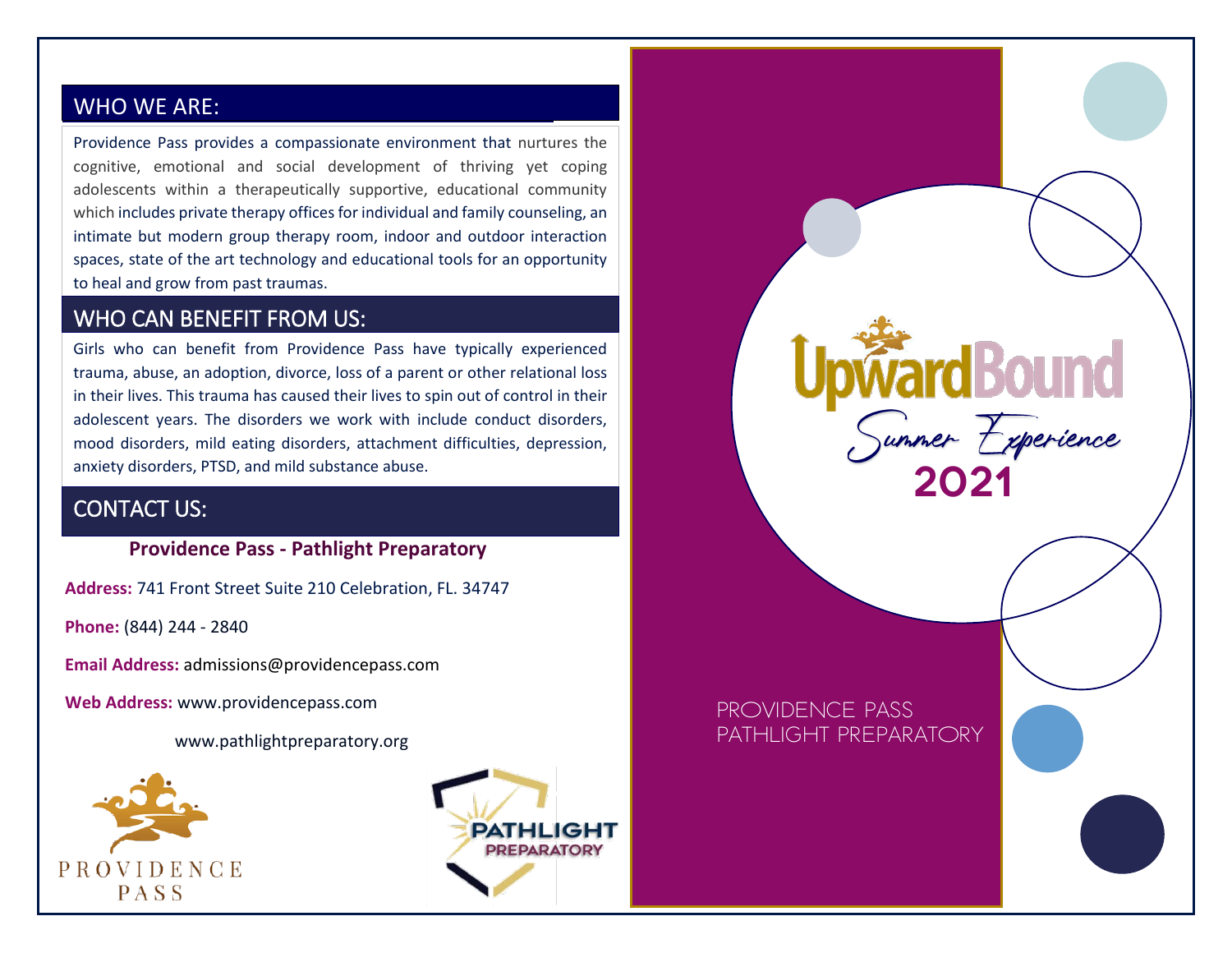## OUR MOTTO:

I Put these abilities to work; throw yourself into your tasks so that everyone may notice your improvement and progress. *-* **1 Timothy 4:15** 

## OVERVIEW OF OUR PROGRAMS:

#### **Academic Program**

Pathlight Preparatory academic program values diversity, inclusion, and embraces life-long collaborative partnerships among students, teachers, and parents by fostering an optimal learning environment where students can access effective instructional modalities that nurture independent critical thinking and intrinsically motivate life-long learning that is both academically challenging and responsive to students' social and emotional needs, thereby promoting and reinforcing core values that prepare students to successfully meet the challenges of a changing world in the Twenty-First Century.

#### **Equine Assisted Therapy Program**

Our Equine Assisted Therapy program is an effective evidence-based modality that focuses on assisting students rebuild their confidence and self-worth, which plays a significant role in empowering them to take control over their lives by allowing each student to process and resolve deep seated internal challenges. Through structured equine therapy activities, students gain confidence, build trust, and form healthier boundaries by practicing empathy and developing authentic connections. Our horses are an active part of our student's treatment team. Horses are known for heightened sensitivity and can mirror human non-verbal communication and intention. Everyday situations and struggles are applied to Equine Assisted Therapy Groups. With interpretation, our students are then able to experience the horses' actions and then apply the scenarios to their lives, teaching them how to handle social interaction, conflict resolution, relationships, and motivation for change in order to focus on solutions. Each student is assisted to draw connections to one's life regarding behavior, motivation and growth, while our instructors manages student's safety and assists the student gain insight into equine behaviors.

#### **Residential Program**

Our residential treatment programs provide intensive guidance for girls with emotional and behavior challenges. While receiving residential treatment, our students temporarily live outside their homes in a structured residence where they can be supervised and monitored by trained staff. Our program can assist students whose health is at risk while living in their community. For example, our program assists students who may have not responded successfully to outpatient treatments, who have education needs that cannot be met in less restrictive settings at their local public or private schools, or who are in need of further intensive treatment following inpatient psychiatric care. Our Program provides: (a) a comprehensive evaluation to assess emotional, behavioral, medical, educational, and social needs, and support these needs safely; (b) an Individualized Treatment Plan that includes interventions that assists the student attain goals; (c) individual, group, and family therapy sessions; psychiatric care coordinated by an experienced psychiatrist or psychiatric prescriber; (d) regular involvement student's family support system such as, site visits, home passes, telephone calls, and other modes of communication.

#### **Spiritual Growth Program**

Our goal at Providence Pass is to nurture spiritual growth within each student. To that end, we have regularly scheduled times of sharing in God's Word as well as times throughout the day when spiritual principles are integrated within lessons and other activities.

#### **Therapeutic Program**

Our experienced-trained therapists use evidence-based therapeutic to assist our students identify their negative core thoughts and beliefs. Through skills training and practice, our students gain the knowledge and confidence to begin to reshape their views of self and the world around them to change negative and unsafe behaviors. As each student progresses through our therapeutic modalities, one becomes more confident and independent. Our therapy group assist in developing crucial interpersonal skills for future success in relationships, education, careers, and interacting with the outside world.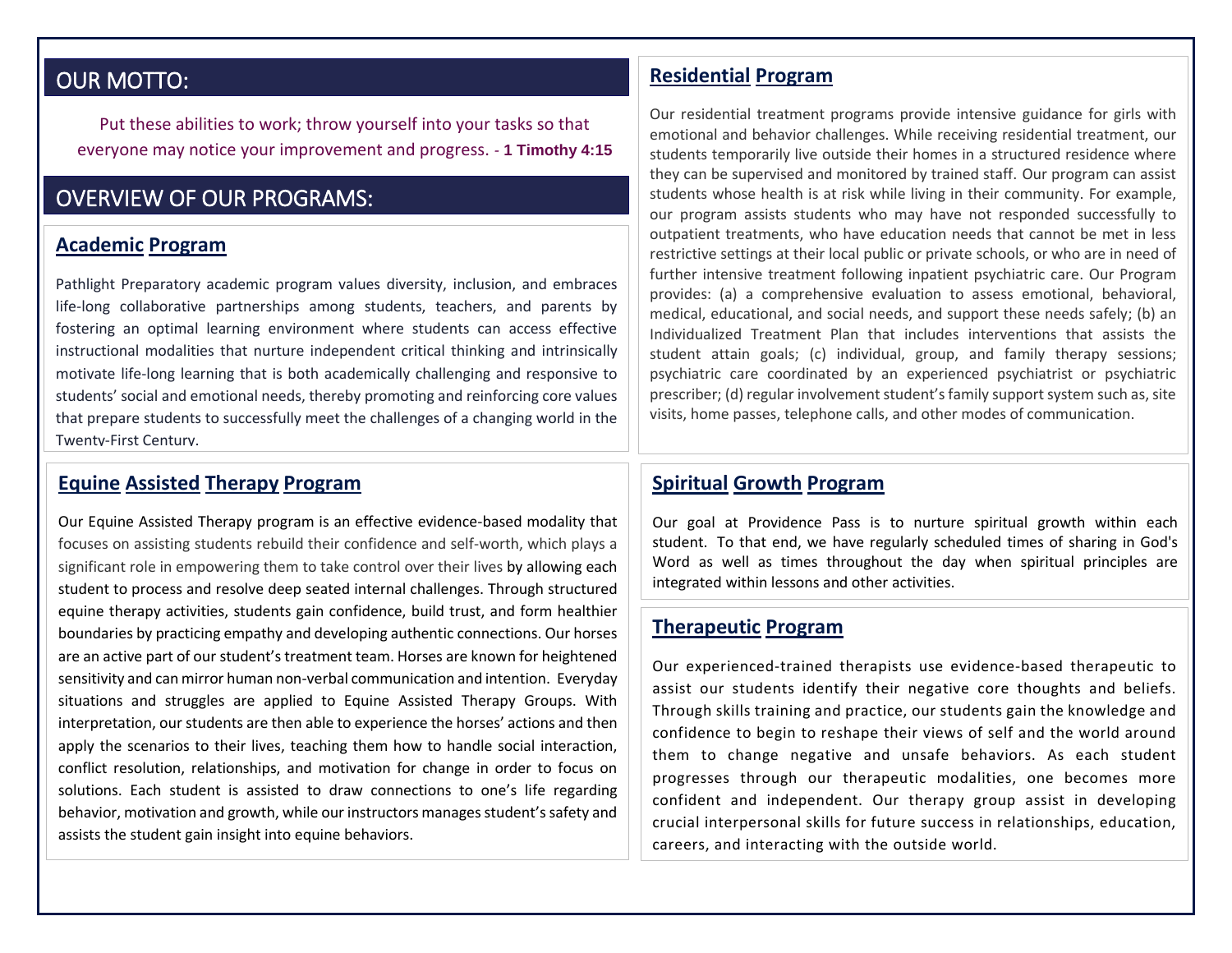



# **UPWARD BOUND SUMMER EXPERIENCE PROGRAM**

 **Weekday Daily Summer Program Student Schedule** 

| <b>Start</b> | End                   | Monday                                     | Tuesday                         | Wednesday                       | Thursday                        | Friday                          |
|--------------|-----------------------|--------------------------------------------|---------------------------------|---------------------------------|---------------------------------|---------------------------------|
| 7:15:00 AM   | 7:45:00 AM Wake Up    |                                            | <b>Wake Up</b>                  | <b>Wake Up</b>                  | <b>Wake Up</b>                  | <b>Wake Up</b>                  |
| 7:45:00 AM   | 8:00:00 AM Meds       |                                            | <b>Meds</b>                     | <b>Meds</b>                     | <b>Meds</b>                     | <b>Meds</b>                     |
| 8:00:00 AM   | 8:30:00 AM Breakfast  |                                            | <b>Breakfast</b>                | <b>Breakfast</b>                | <b>Breakfast</b>                | <b>Breakfast</b>                |
| 8:30:00 AM   |                       | 9:00:00 AM Room Chores                     | <b>Room Chores</b>              | <b>Room Chores</b>              | <b>Room Chores</b>              | <b>Room Chores</b>              |
| 9:00:00 AM   |                       | 11:30:00 AM Experiential Adventure         | <b>Experiential Adventure</b>   |                                 | <b>Experiential Group</b>       |                                 |
| 9:00:00 AM   | 11:15:00 AM           |                                            |                                 | <b>Equine Therapy</b>           |                                 | <b>Equine Therapy</b>           |
| 11:15:00 AM  | 11:45:00 AM           |                                            |                                 | Lunch                           |                                 | Lunch                           |
| 11:30:00 AM  | 12:00:00 PM           | Lunch                                      | Lunch                           |                                 | Lunch                           |                                 |
| 11:45:00 AM  | 1:00:00 PM            |                                            |                                 | Shower                          |                                 | Shower                          |
| 12:00:00 PM  | 1:00:00 PM Phase Work |                                            | <b>Phase Work</b>               |                                 | <b>Phase Work</b>               |                                 |
| 1:00:00 PM   |                       | 1:30:00 PM Leave For Celebration           | <b>Leave For Celebration</b>    | <b>Leave For Celebration</b>    | <b>Leave For Celebration</b>    | <b>Leave For Celebration</b>    |
| 1:30:00 PM   |                       | 2:00:00 PM Spiritual Growth                |                                 |                                 |                                 | <b>Phase Work Review</b>        |
| 1:30:00 PM   | 2:30:00 PM            |                                            | <b>CBT Group</b>                |                                 | <b>CBT Group</b>                |                                 |
| 1:30:00 PM   | 3:00:00 PM            |                                            |                                 | <b>DBT Group</b>                |                                 |                                 |
| 2:00:00 PM   |                       | 5:15:00 PM Academic Program                |                                 |                                 |                                 | Academic/Neuro/Indiv./Family    |
| 2:30:00 PM   | 5:15:00 PM            |                                            | Academic/Neuro/Indiv./Family    |                                 | Academic/Neuro/Indiv./Family    |                                 |
| 3:00:00 PM   | 5:15:00 PM            |                                            |                                 | Academic/Neuro/Indiv./Family    |                                 |                                 |
| 5:15:00 PM   |                       | 5:45:00 PM Leave For The Ranch (Residence) | Leave For The Ranch (Residence) | Leave For The Ranch (Residence) | Leave For The Ranch (Residence) | Leave For The Ranch (Residence) |
| 5:45:00 PM   | 6:15:00 PM Dinner     |                                            | <b>Dinner</b>                   |                                 | <b>Dinner</b>                   | <b>Dinner</b>                   |
| 6:00:00 PM   | 6:45:00 PM            |                                            |                                 | Dinner In Town                  |                                 |                                 |
| 6:15:00 PM   |                       | 6:45:00 PM Evening Chores                  | <b>Evening Chores</b>           |                                 | <b>Evening Chores</b>           | <b>Evening Chores</b>           |
| 6:45:00 PM   |                       | 7:15:00 PM Structured Leisure Time         | <b>Structured Leisure Time</b>  | <b>Structured Leisure Time</b>  | <b>Structured Leisure Time</b>  | <b>Structured Leisure Time</b>  |
| 7:15:00 PM   |                       | 8:15:00 PM Shower/Quiet Time               | Shower/Quiet Time               | Shower/Quiet Time               | Shower/Quiet Time               | Shower/Quiet Time               |
| 8:15:00 PM   |                       | 8:45:00 PM Wrap-Down Group                 | <b>Wrap-Down Group</b>          | <b>Free Time</b>                | <b>Wrap Down Group</b>          | <b>Free Time</b>                |
| 8:45:00 PM   | 9:15:00 PM Snack Time |                                            | <b>Snack Time</b>               | <b>Snack Time</b>               | <b>Snack Time</b>               | <b>Snack Time</b>               |
| 9:15:00 PM   |                       | 9:30:00 PM Dismiss to Rooms                | <b>Dismiss to Rooms</b>         | <b>Dismiss to Rooms</b>         | <b>Dismiss to Rooms</b>         |                                 |
| 9:15:00 PM   | 11:00:00 PM           |                                            |                                 |                                 |                                 | <b>Group Movie Night</b>        |
| 9:30:00 PM   |                       | 10:00:00 PM R&T and Journals               | R&T and Journals                | R&T and Journals                | R&T and Journals                |                                 |
| 10:00:00 PM  |                       | <b>Lights Out</b>                          | <b>Lights Out</b>               | Lights Out                      | <b>Lights Out</b>               |                                 |
| 11:00:00 PM  |                       |                                            |                                 |                                 |                                 | Lights Out                      |
|              |                       |                                            |                                 |                                 |                                 |                                 |